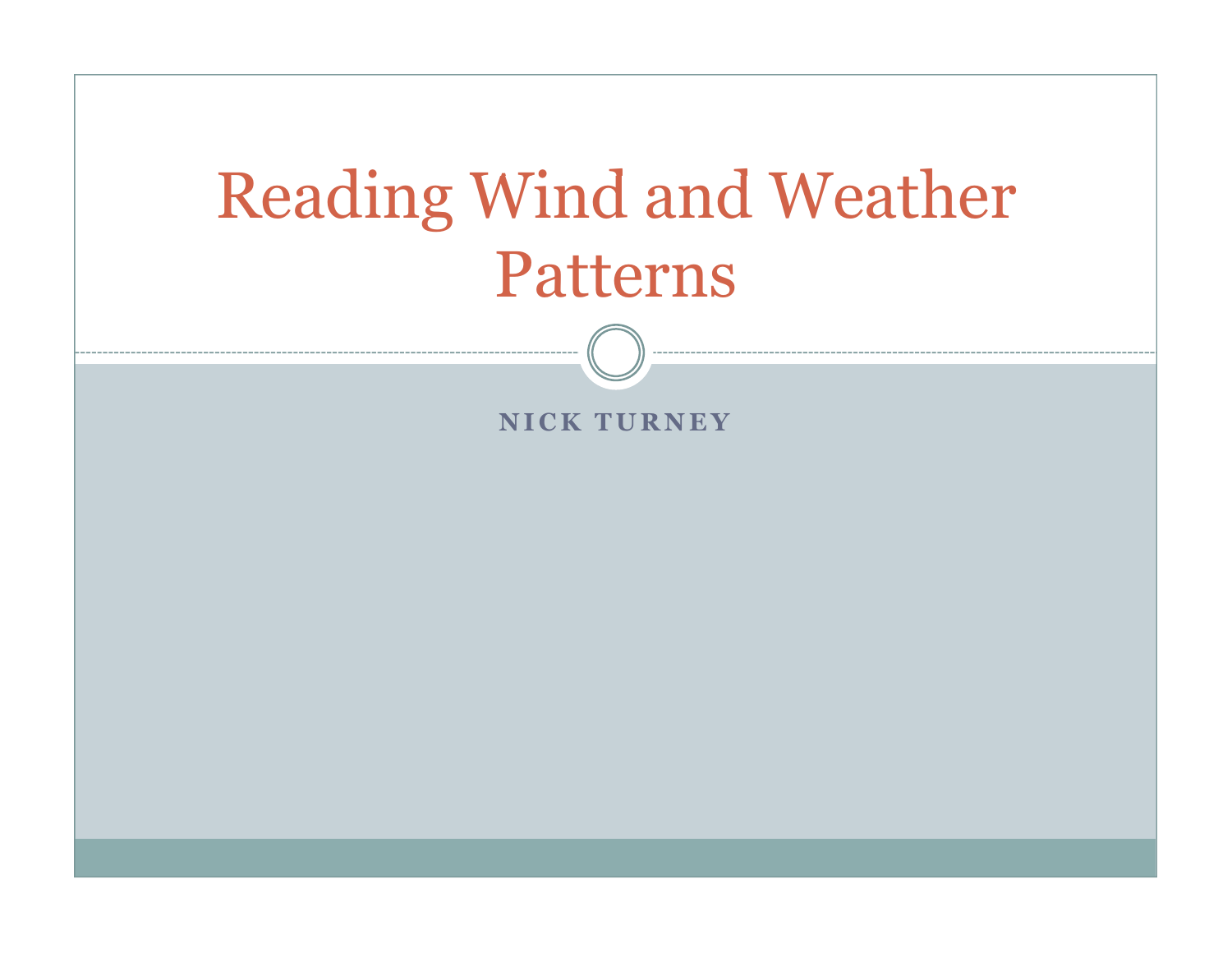## Lifts and Headers

- Lifting puff o Bow sails up
- Heading Puff - Bow sails down

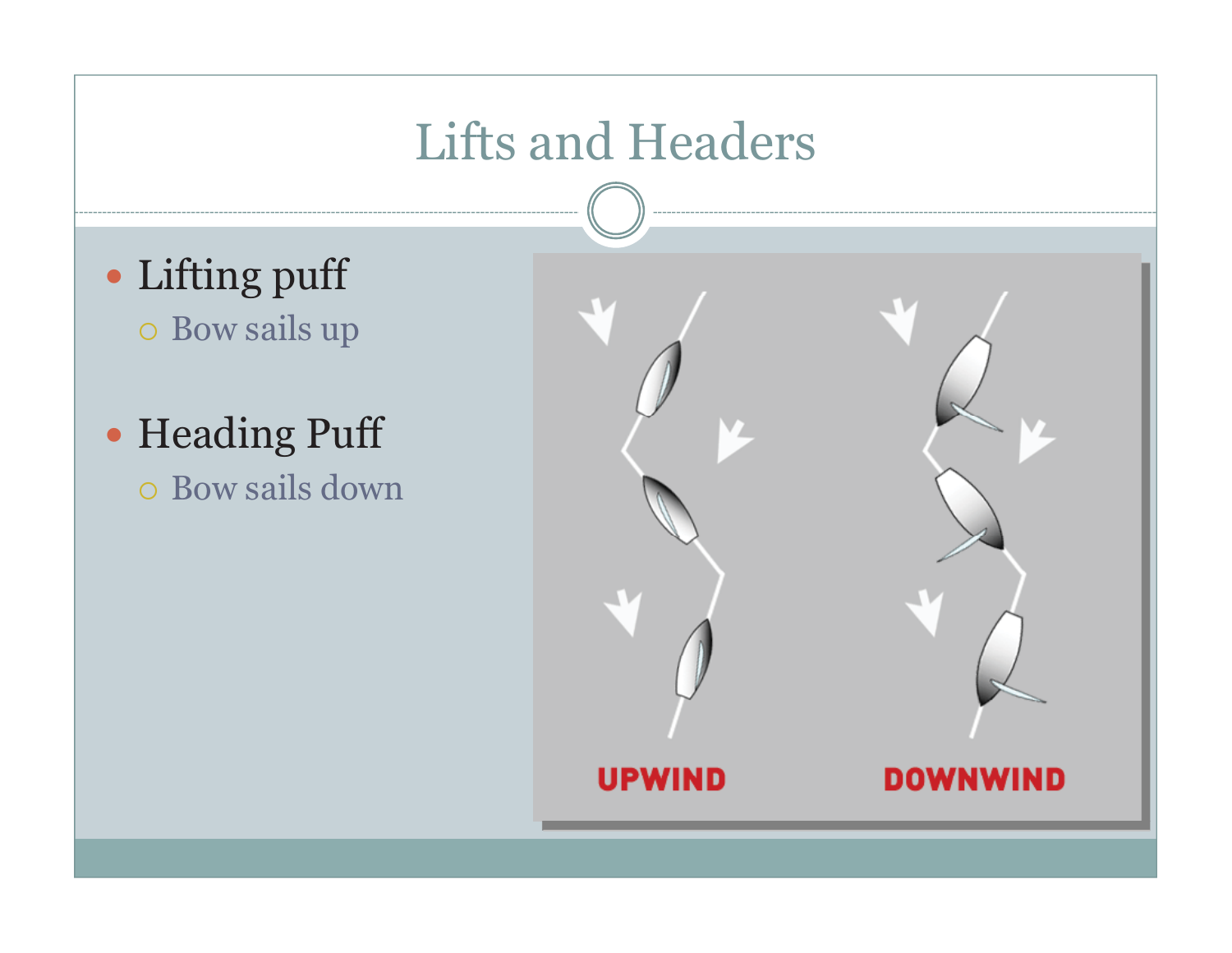# Reading Wind

- Types of puffs
	- o Helicopter Puffs
	- Wind lines
	- o Swirls
- Reading the puffs - What will this puff do?
- Predicting the wind
	- o Collecting Data
	- Visual observations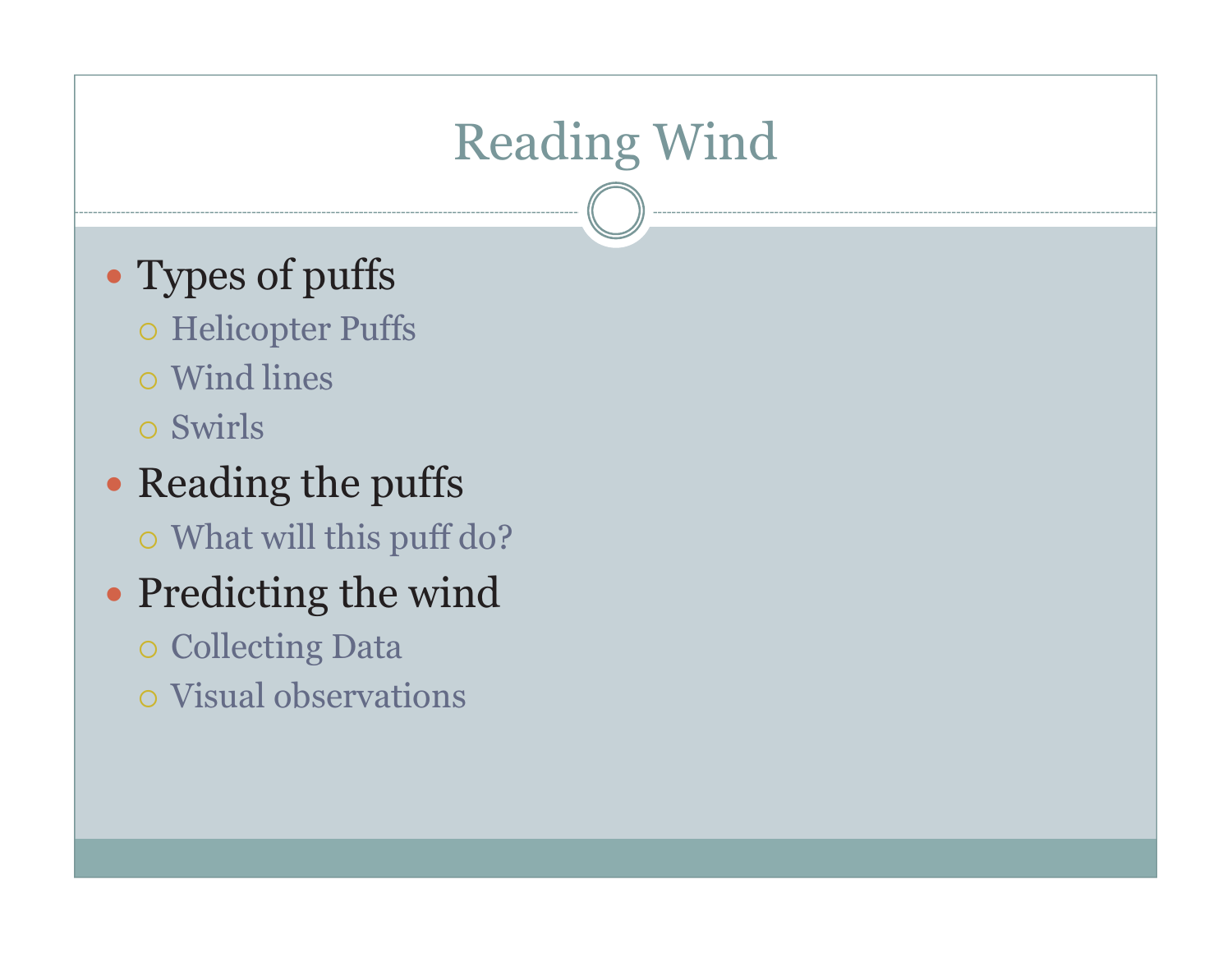# Types of Puffs

#### - Helicopter Puff

- Random in location and frequency
- Usually drop from clouds
- o Will not travel far
- Various angles

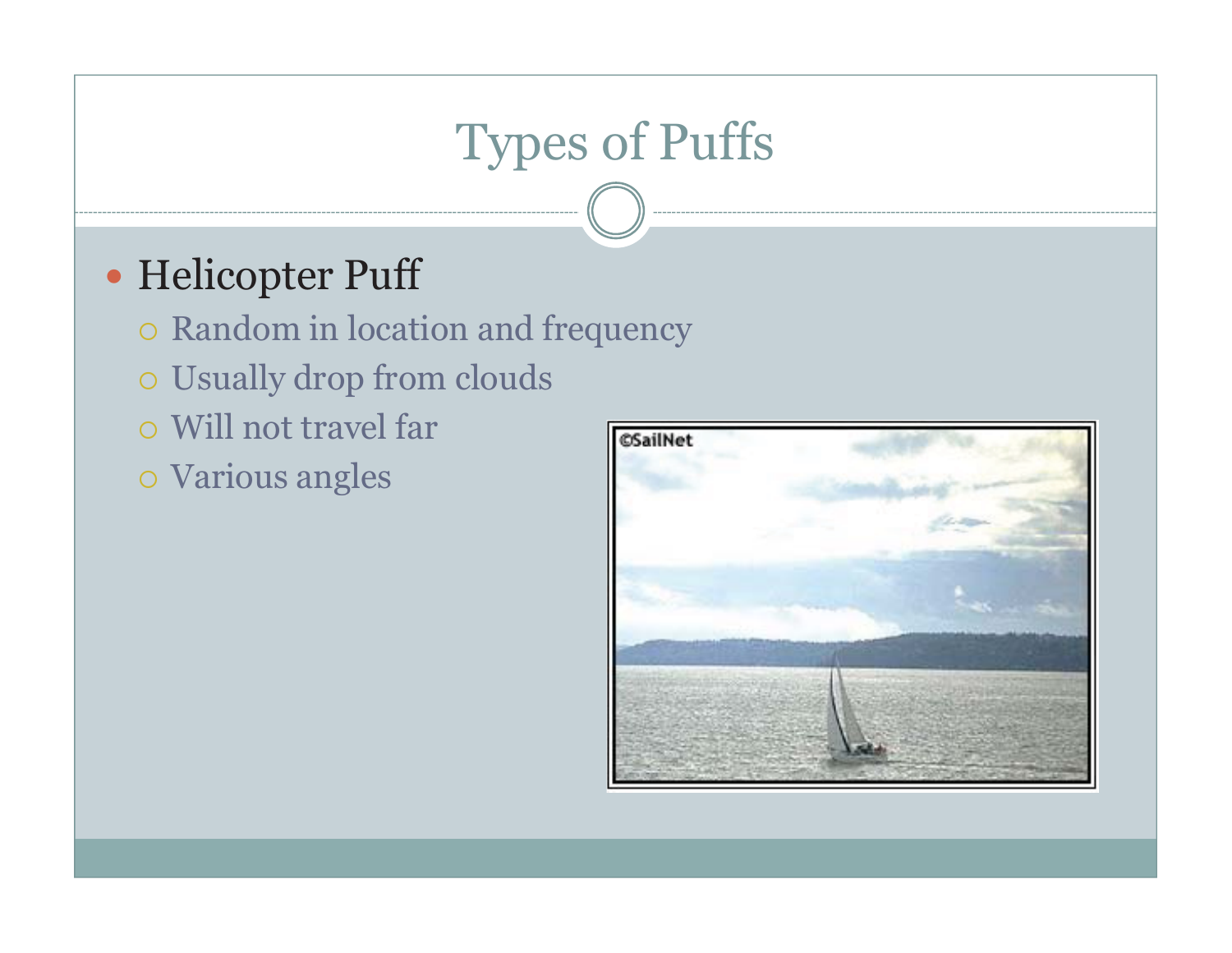# Types of Puffs

#### - Wind lines

- Sea breeze

- Drastic shift
- o Persistent shift

- Continuous

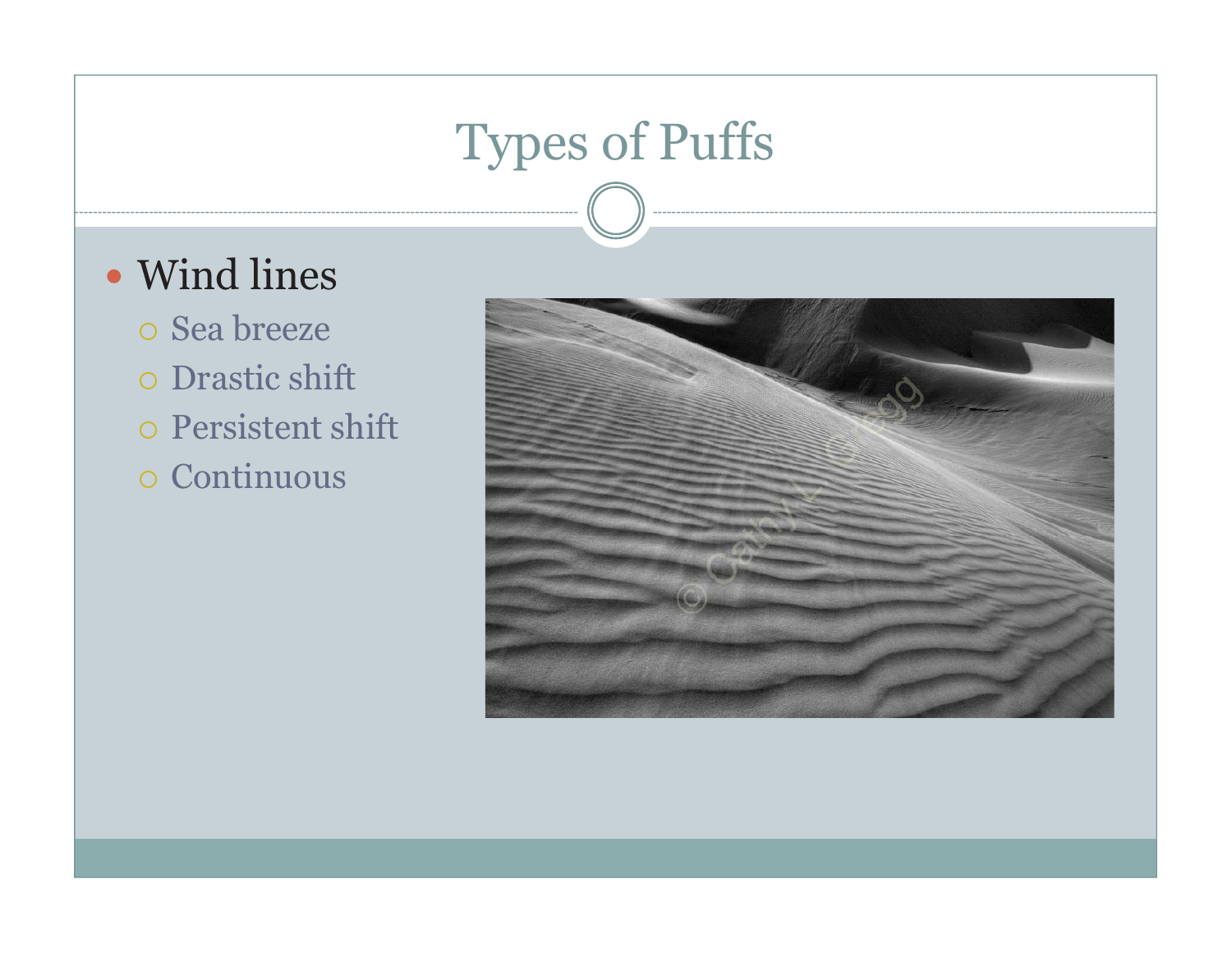# Types of Puffs

- Swirls
	- Un Stable Weather - Be prepared

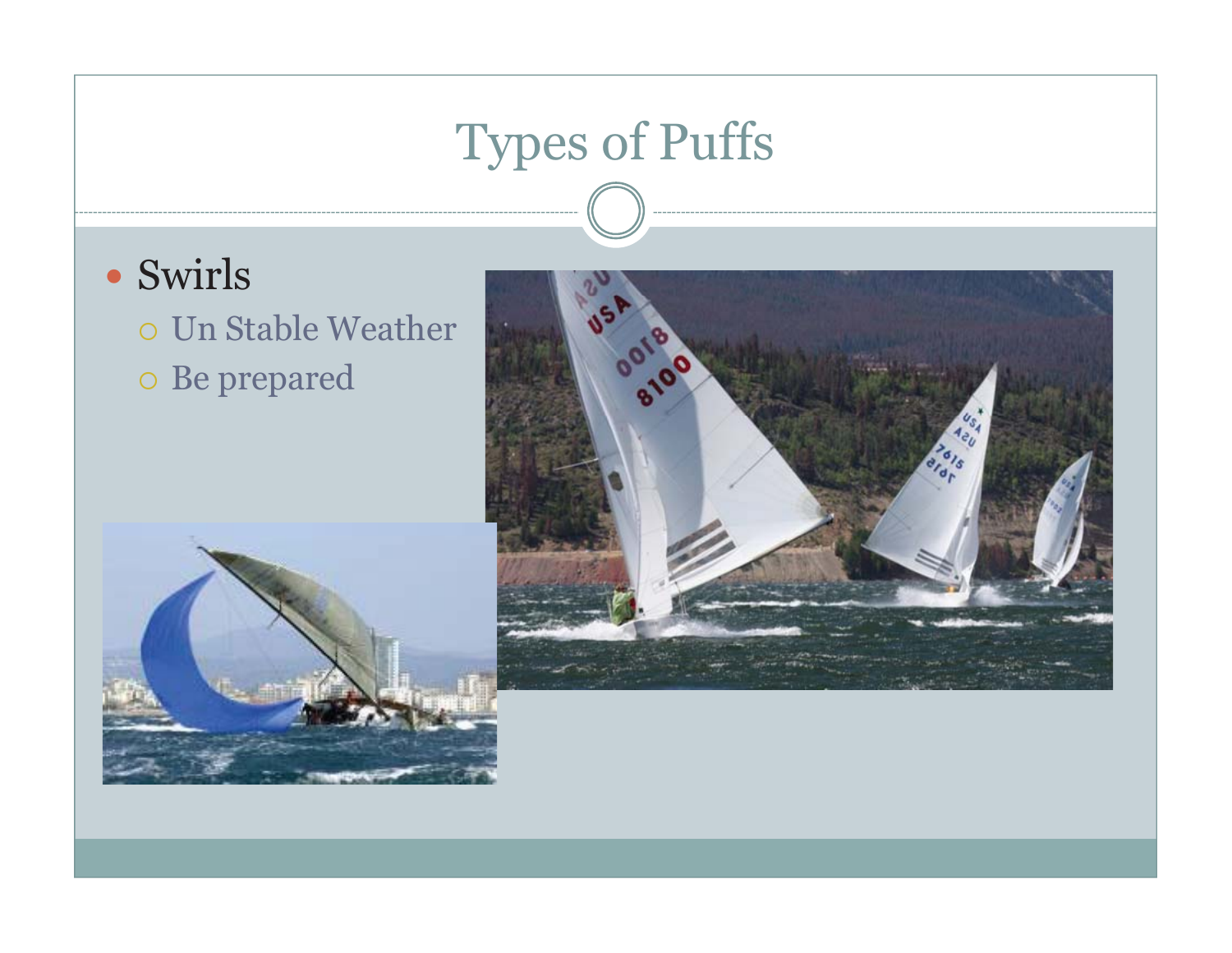# Reading Puffs

#### • Visually seeing the breeze

- Darker water
- More ripples

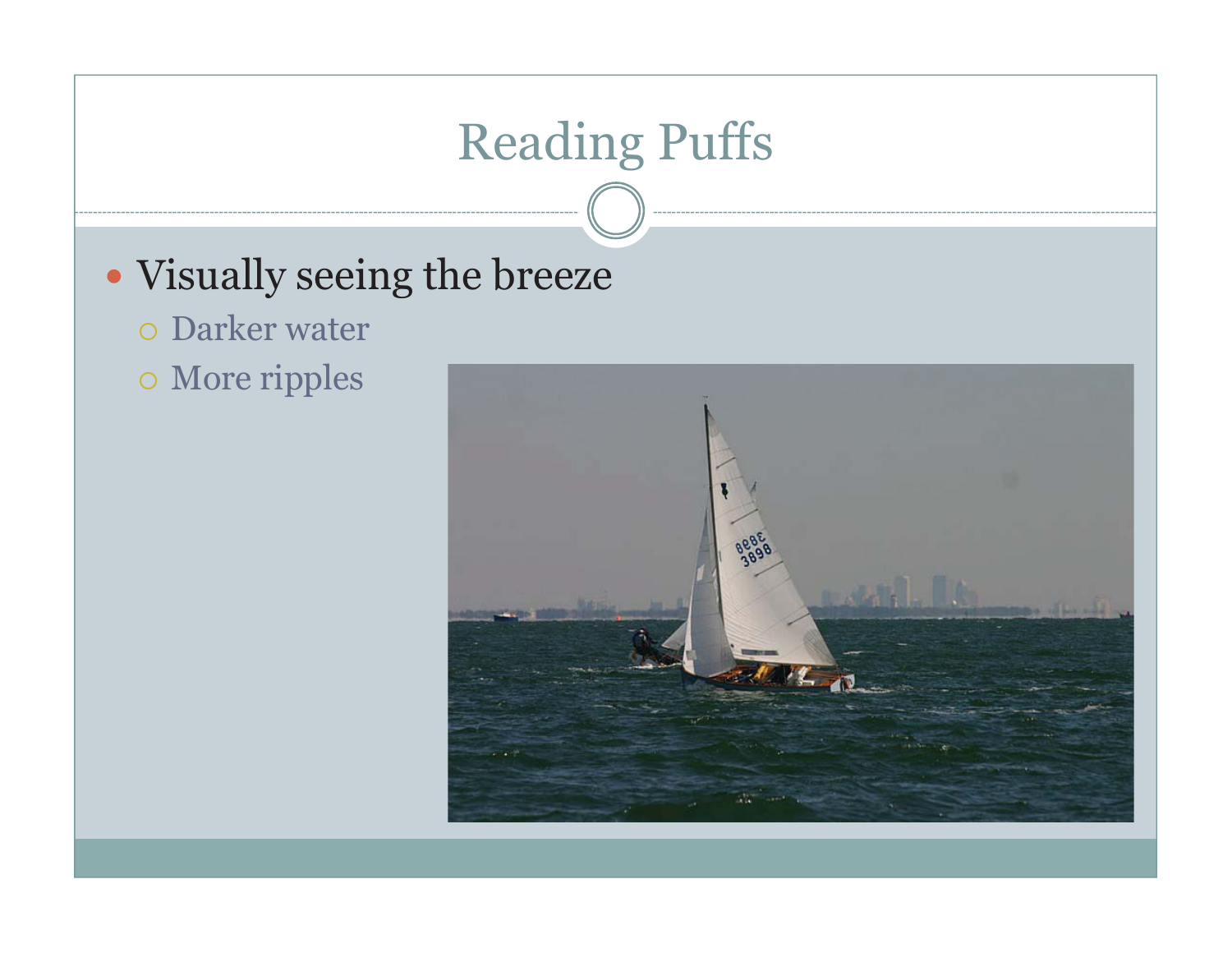# Reading Puffs • Get as high up in the boat as possible - Elevated view of the race course19 **©Matt Prenderga:**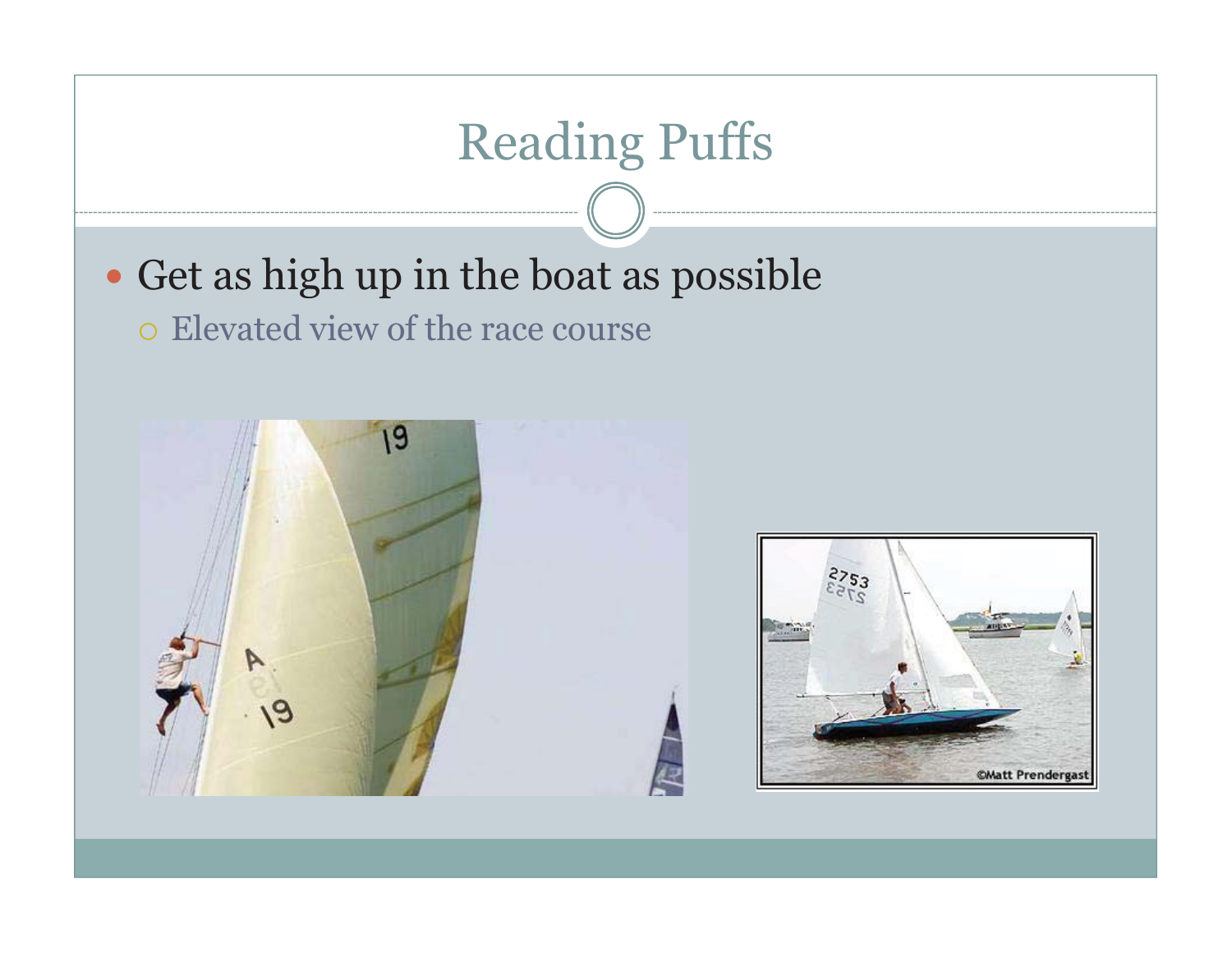# Reading Puffs

• How do you know what it is?

#### - Lifting Puff

- When a puff approaches from a side angle

- Heading Puff

- When a puff approaches more head on

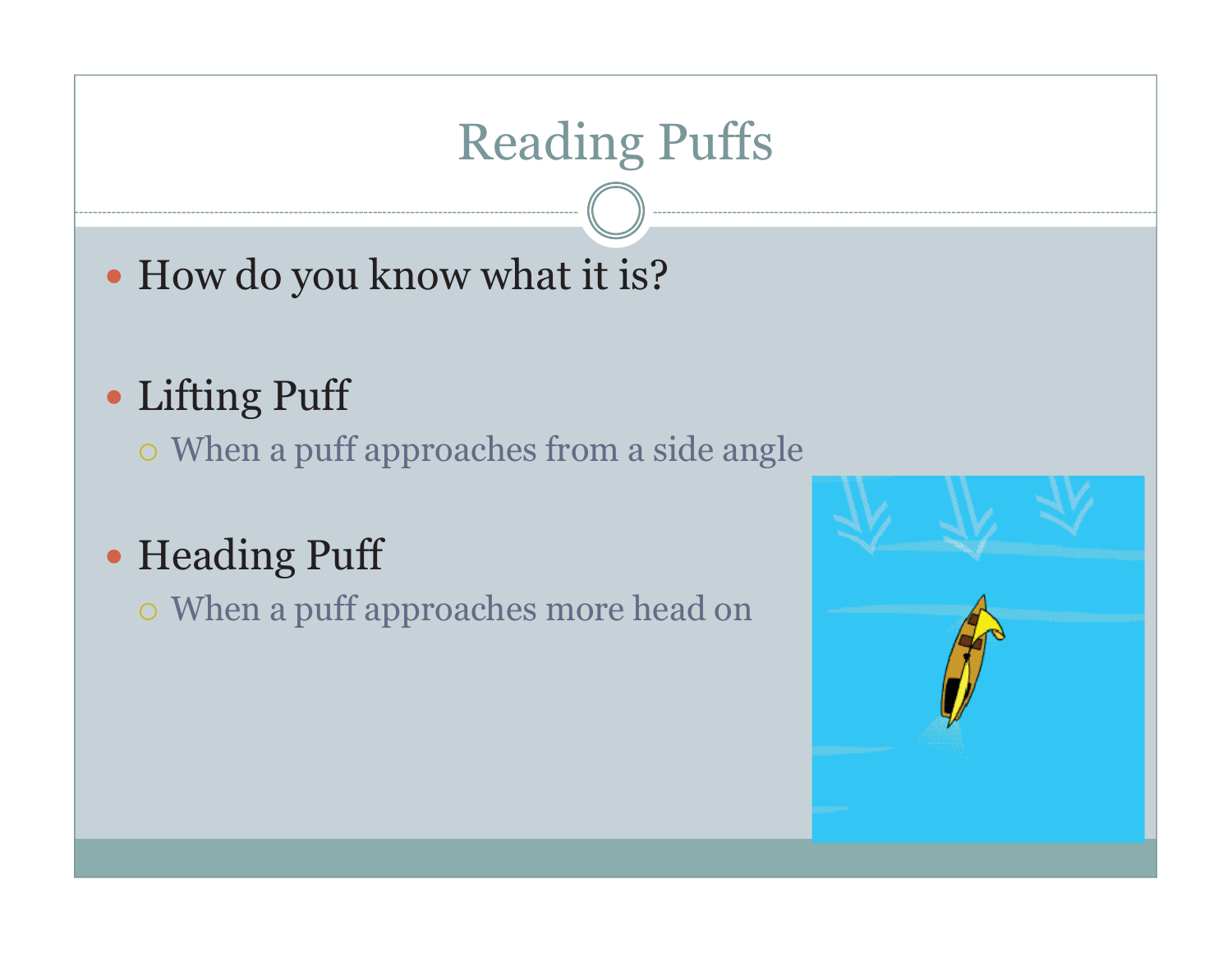## Sailing Lifts and Headers

#### - How do you sail on a lift?

- Oscillating breeze?
- Persistent shift?

#### • How do take a header

- Oscillating Breeze?
- Persistent shift
- o Fleet position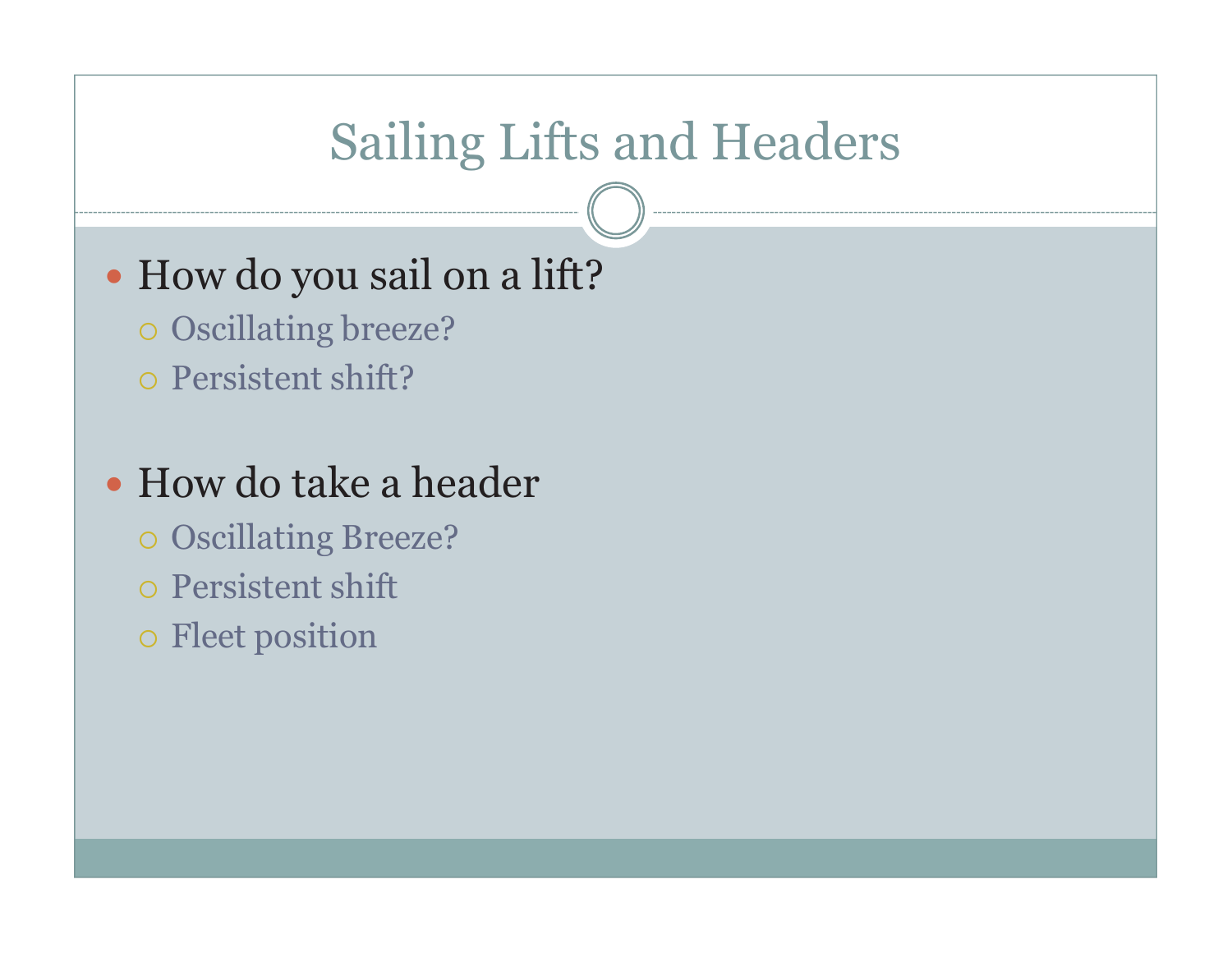## Oscillating Breeze

#### • Sail fast thru the lift

- Creates leverage on the boats inside you

- Distance gained forward

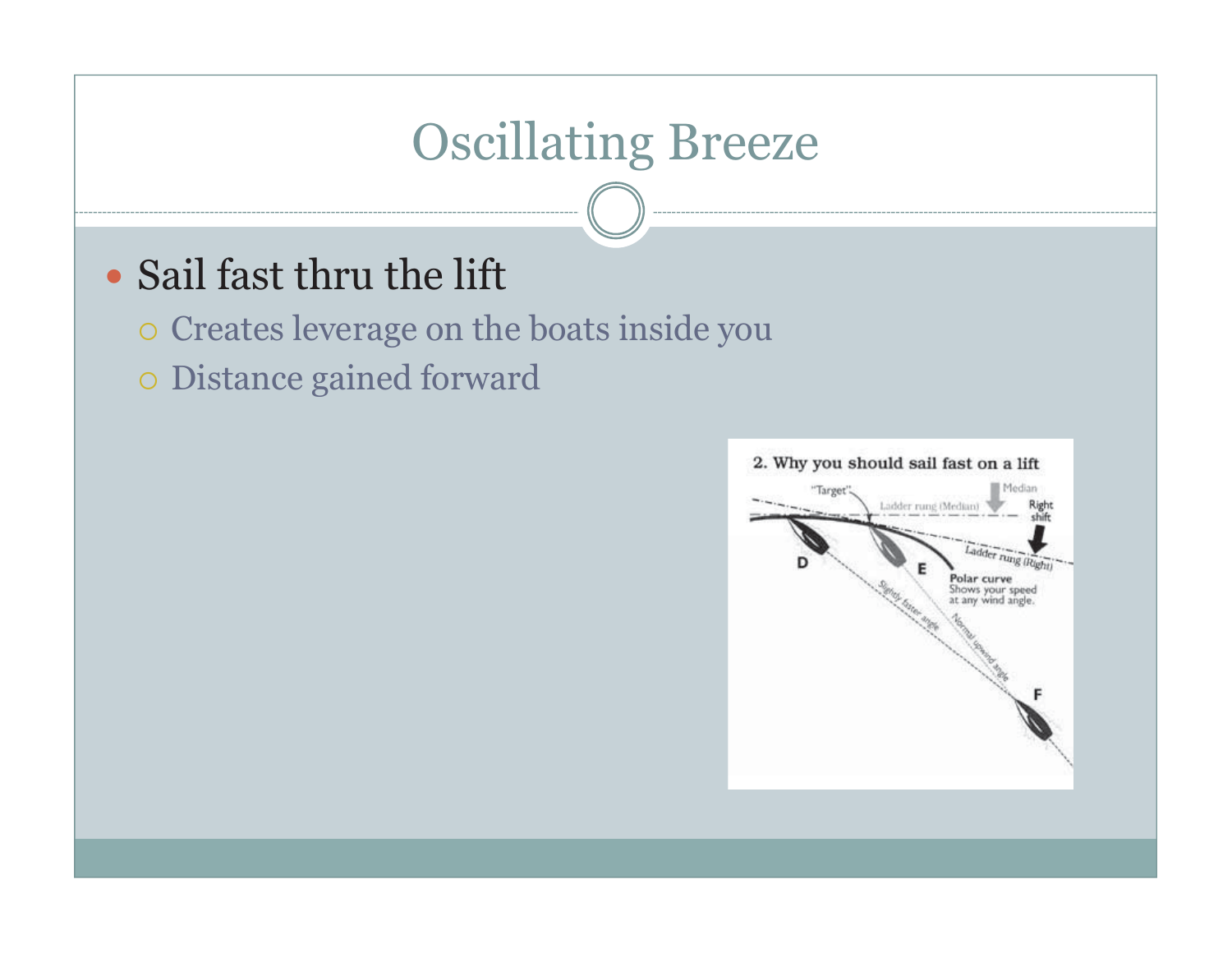## Persistent Shift

#### - Maintain the inside position

- Tack on a median number

o Tack in more pressure

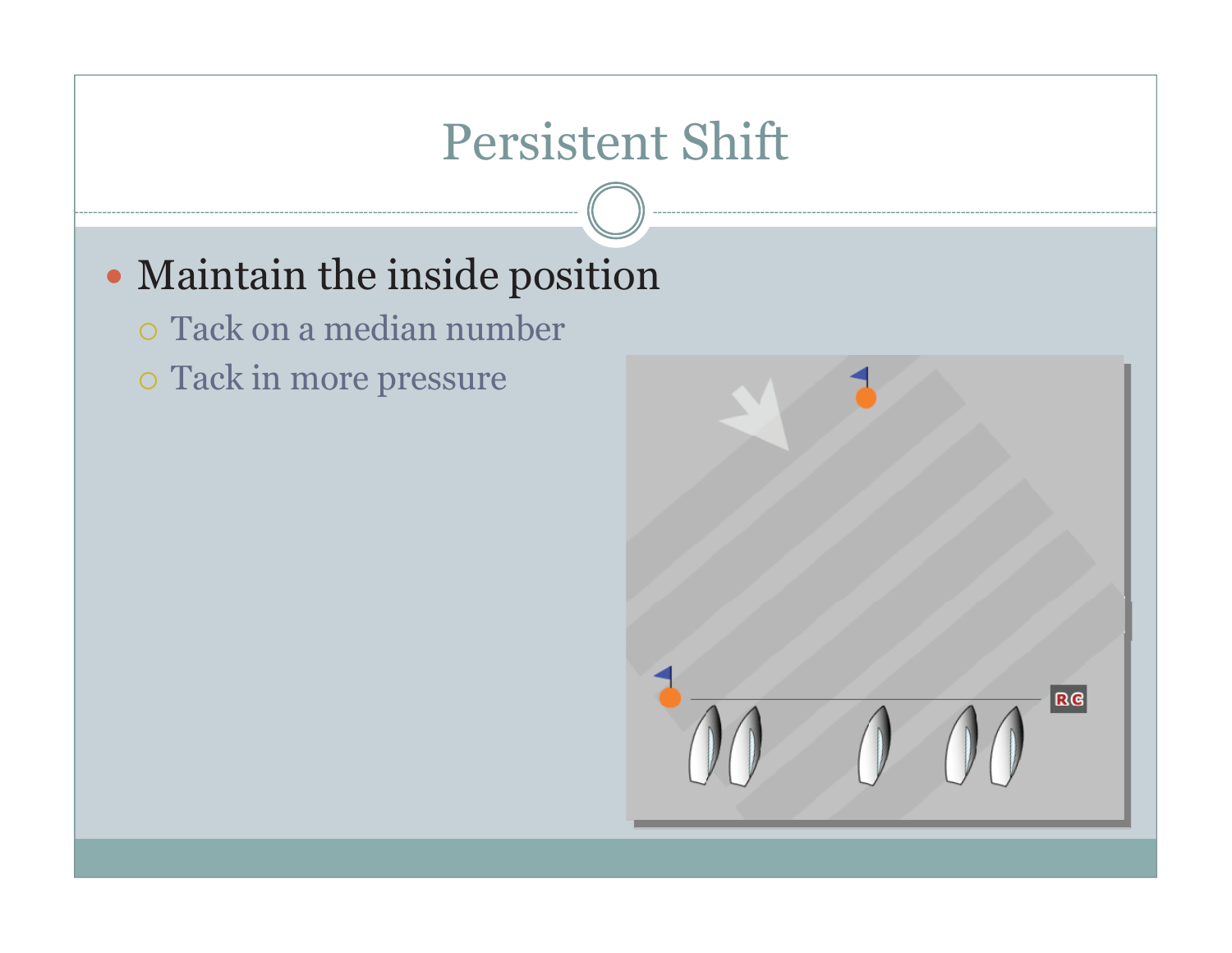# Predicting the Wind

#### - Weather Forecasts

- o NOAA- <u>www.noaa.gov</u>
- Sail Flow- www.sailflow.com
- o Intellicast- www.intellicast.com

#### • Weather Maps

o Lee Chesneau- www.weatherbylee.com o NOAA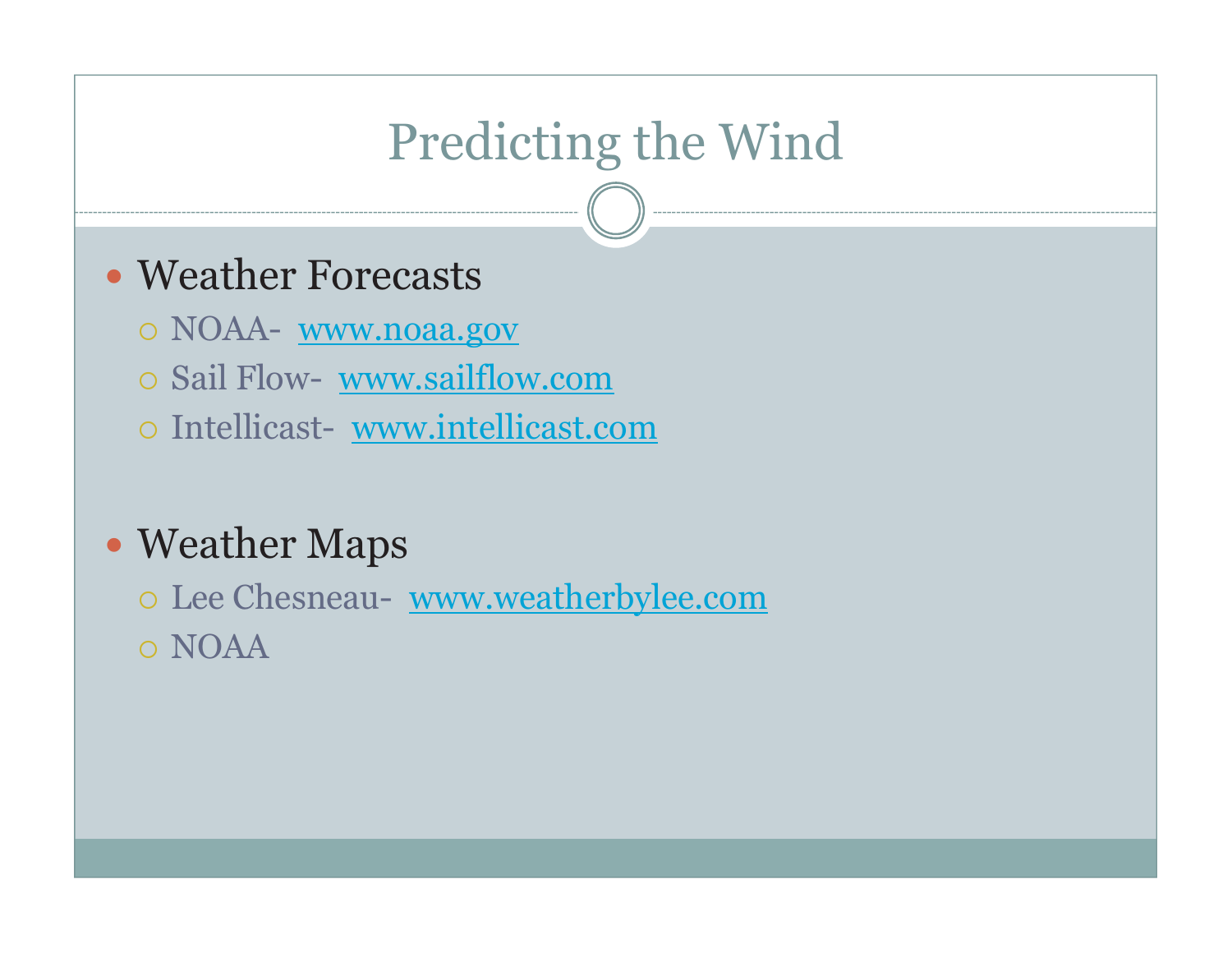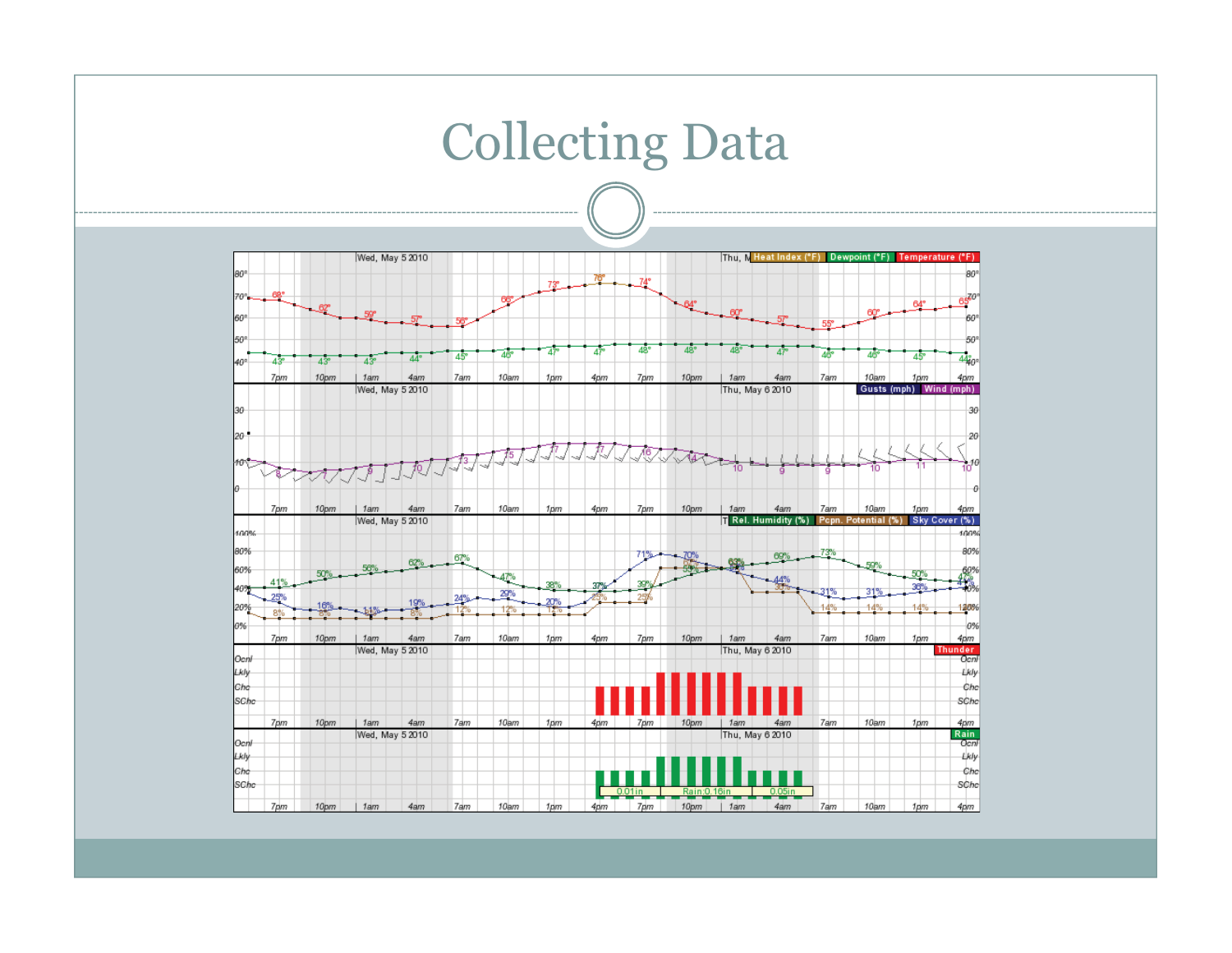## Collecting Data

#### • Predict and follow Trends

- When the breeze is out of 220 degrees and 65 degrees out side at 230pm it will shift right and build

#### - Tactical advantage

o Anticipate where you need to go

• Take the guessing out

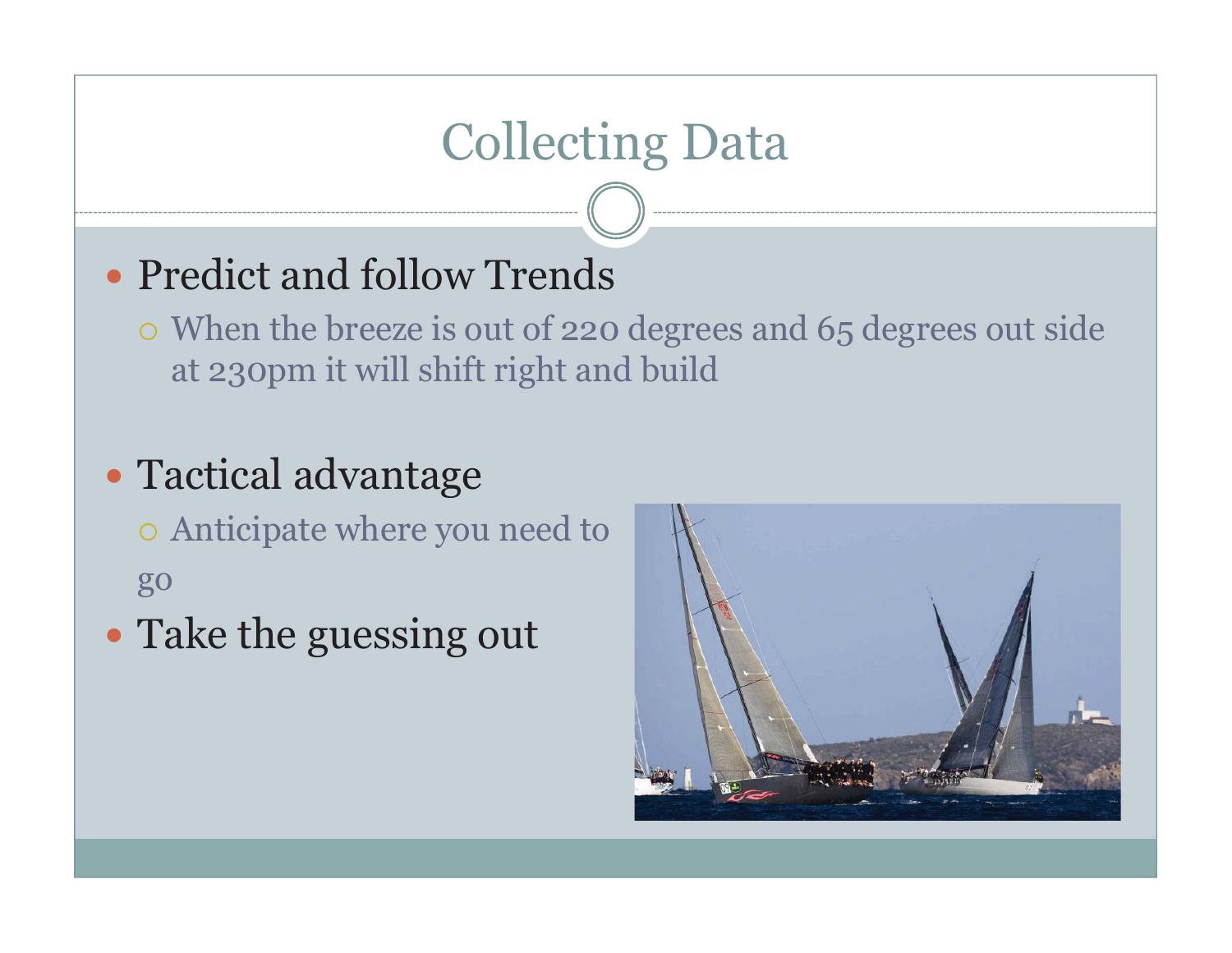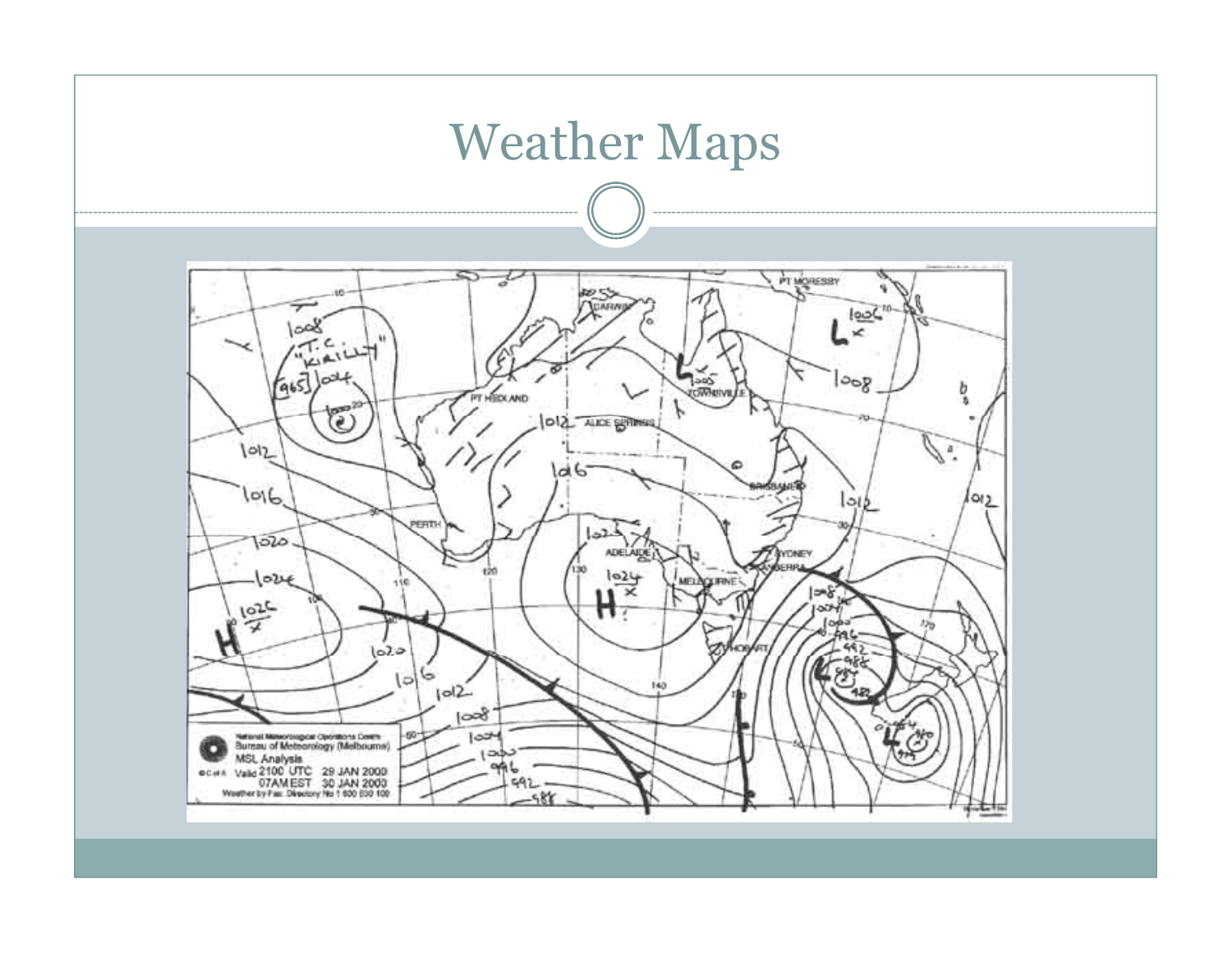## Isobar maps

Closer bars indicate more pressure

- Surrounding a low pressure system

Distant bars indicate less pressure

• Surrounding a high pressure system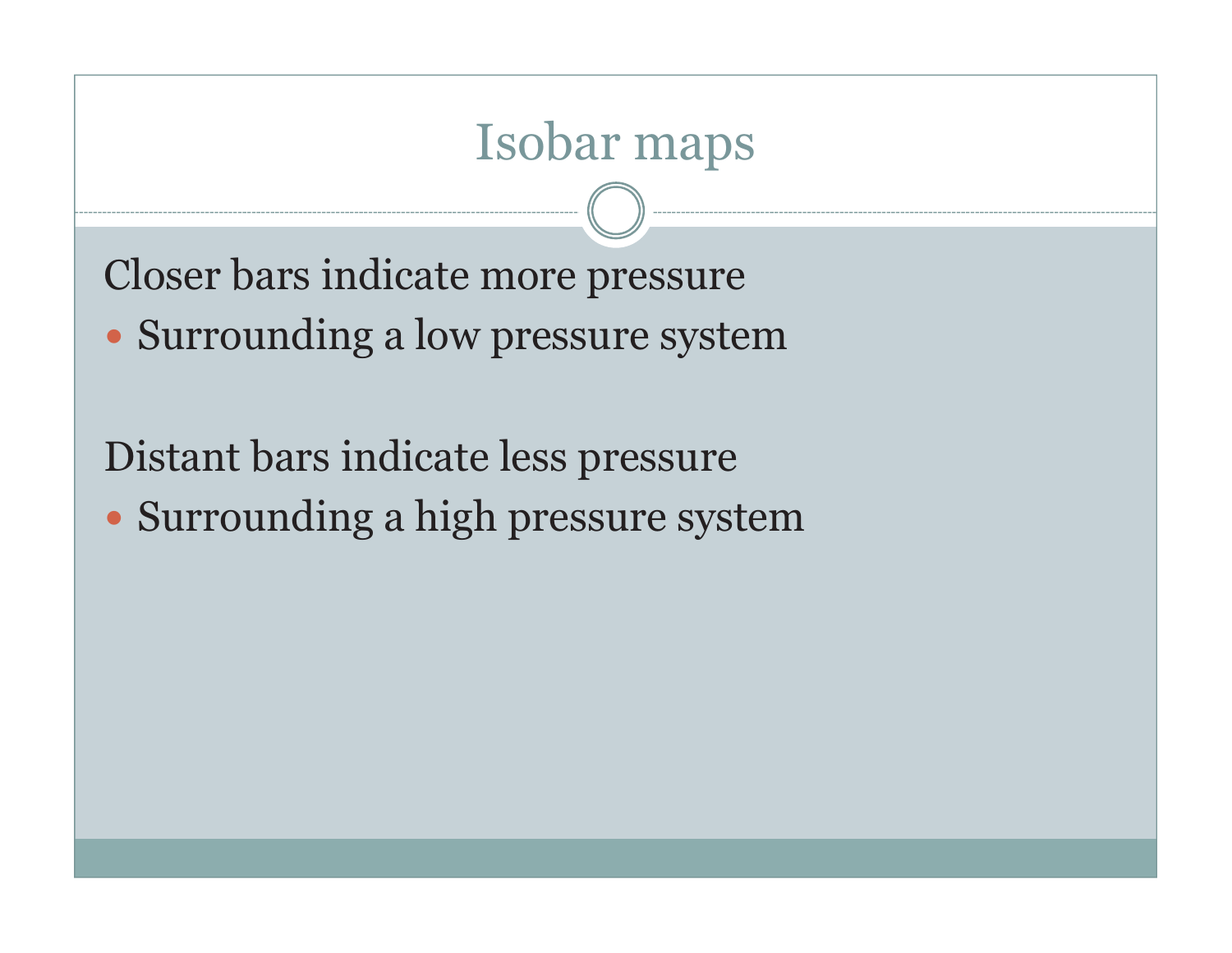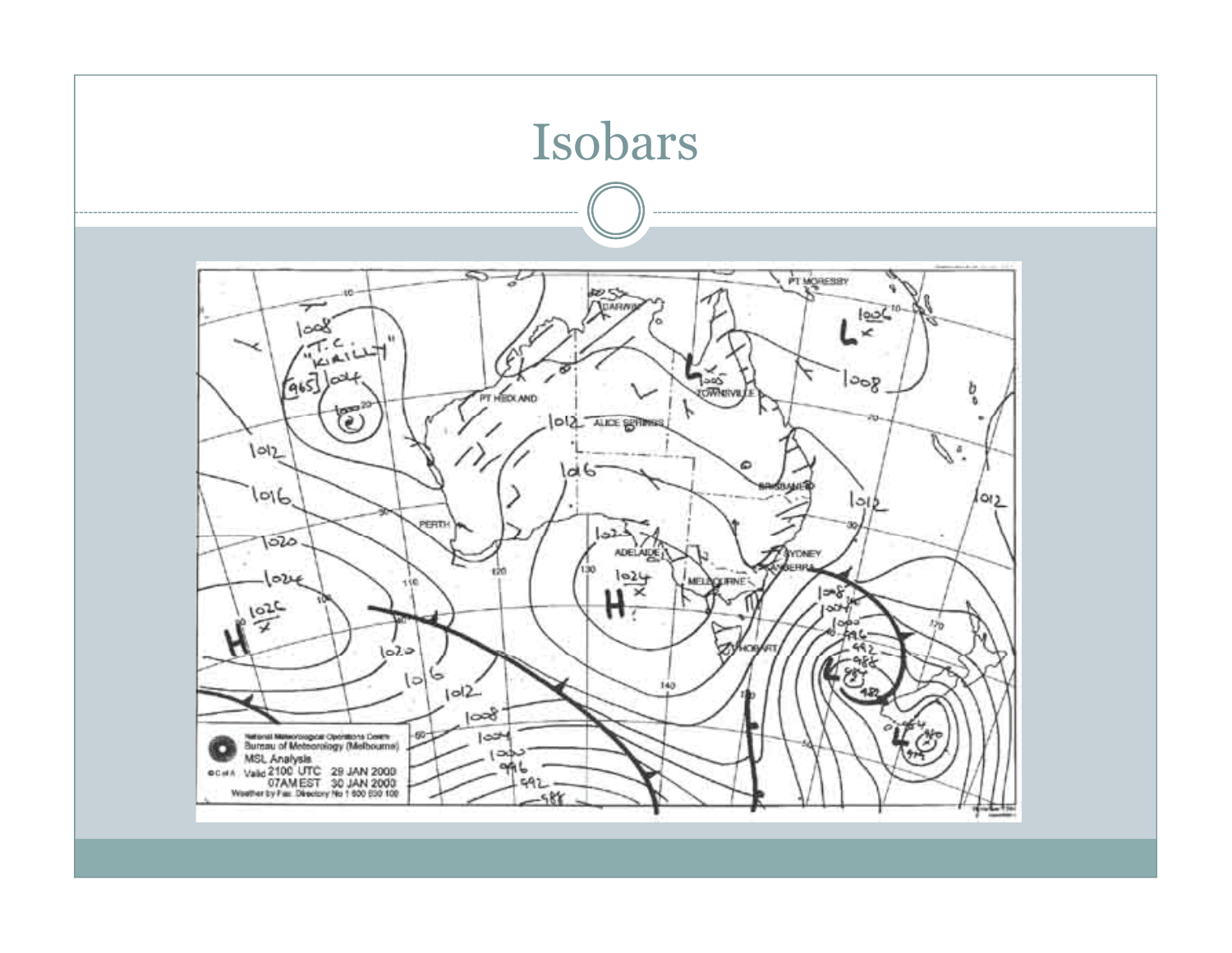# Putting it all Together

- 1.Research your venue
- 2. Collect your data
- 3. Anal yze the current conditions
- 4. Compare to your research
- 5. Apply to your Strategy